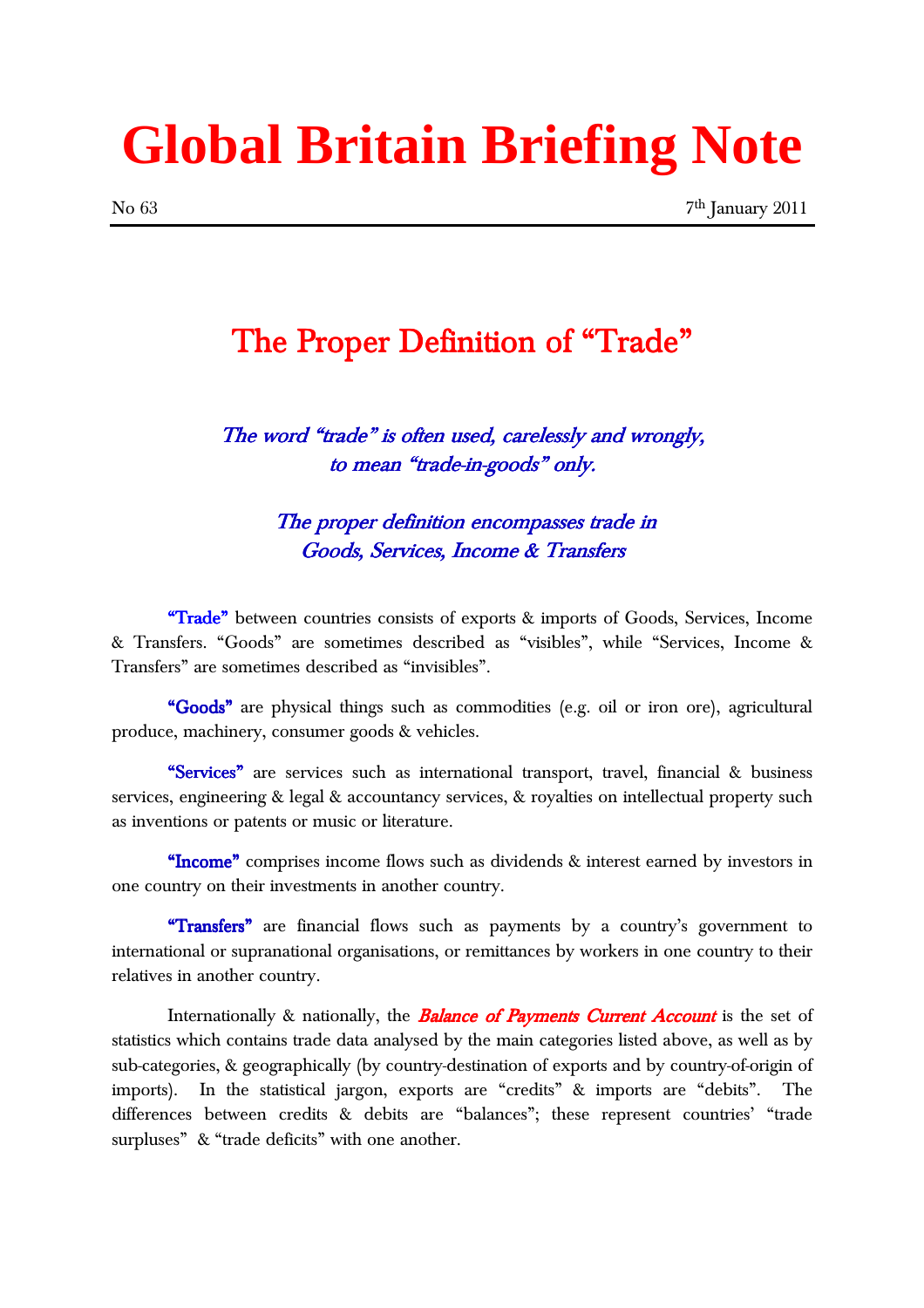#### The Importance of Income

 The last twenty-five years have seen a massive increase in the amount of Foreign Direct Investment (FDI) worldwide. The UK's manufacturing, services & financial services industries are a major factor in global FDI, both as investors overseas and as recipients, usually ranking first or second in the world for both outward & inward transactions. During the same period, the "City", which accounts for around a fifth of the total GDP of the UK, has increased its share of the world market for financial services, and is currently the premier global financial centre.

The economic impact of FDI and the City is reflected as "Income" in the Current Account of the Balance of Payments. Table 1 shows that the value of UK earnings classified as "Income" now outstrips the earnings from exports of "Services", and is not far behind earnings from exports of "Goods"<sup>1</sup>.

| Table 1: UK Exports Worldwide by Category: 2009                                        |       |               |                 |                  |               |  |
|----------------------------------------------------------------------------------------|-------|---------------|-----------------|------------------|---------------|--|
|                                                                                        | Goods | <b>Income</b> | <b>Services</b> | <b>Transfers</b> | <b>T</b> otal |  |
| Value $\pounds$ bn                                                                     | 228   | 174           | 1.59            |                  | 577           |  |
| Percentage                                                                             | 39%   | 30%           | 28%             | $.3\%$           | 100%          |  |
| Source: UK Balance of Payments: The Pink Book 2010, Table 9.1<br>www.statistics.gov.uk |       |               |                 |                  |               |  |

The specific reasons for including "Income" in the definition of "trade" are:-

- Earnings on Foreign Direct Investment (FDI), a major component of "Income" [Table 2] are conceptually similar to earnings derived from trade in goods and trade in services. FDI, exports of goods and exports of services are different ways of supplying foreign markets - usually complementary: as much as half of all international trade in goods is between fellow-subsidiaries of multinational companies. A pound remitted in the form of dividends or interest (a receipt of income) from, say, a US subsidiary of Rolls-Royce is just as valuable to its British parent company as the proceeds of selling a jet engine to Boeing (an export of goods) or the proceeds of an engine-maintenance contract with an American airline (an export of services).
- At present, the earnings from UK FDI overseas account for around two-fifths (42% to be exact) of all "Income" on current account [Table 2]. The remaining approximately three-fifths of "Income" on Current Account reflects, broadly speaking, the activities of the City of London and other UK financial centres (notably Edinburgh) [Tables  $2 \& 3$ ]. (Some of that activity is also "captured" in the Services category as well as in the Income category. For example, on a UK bank loan to an overseas customer, the associated arrangement fees would be classified as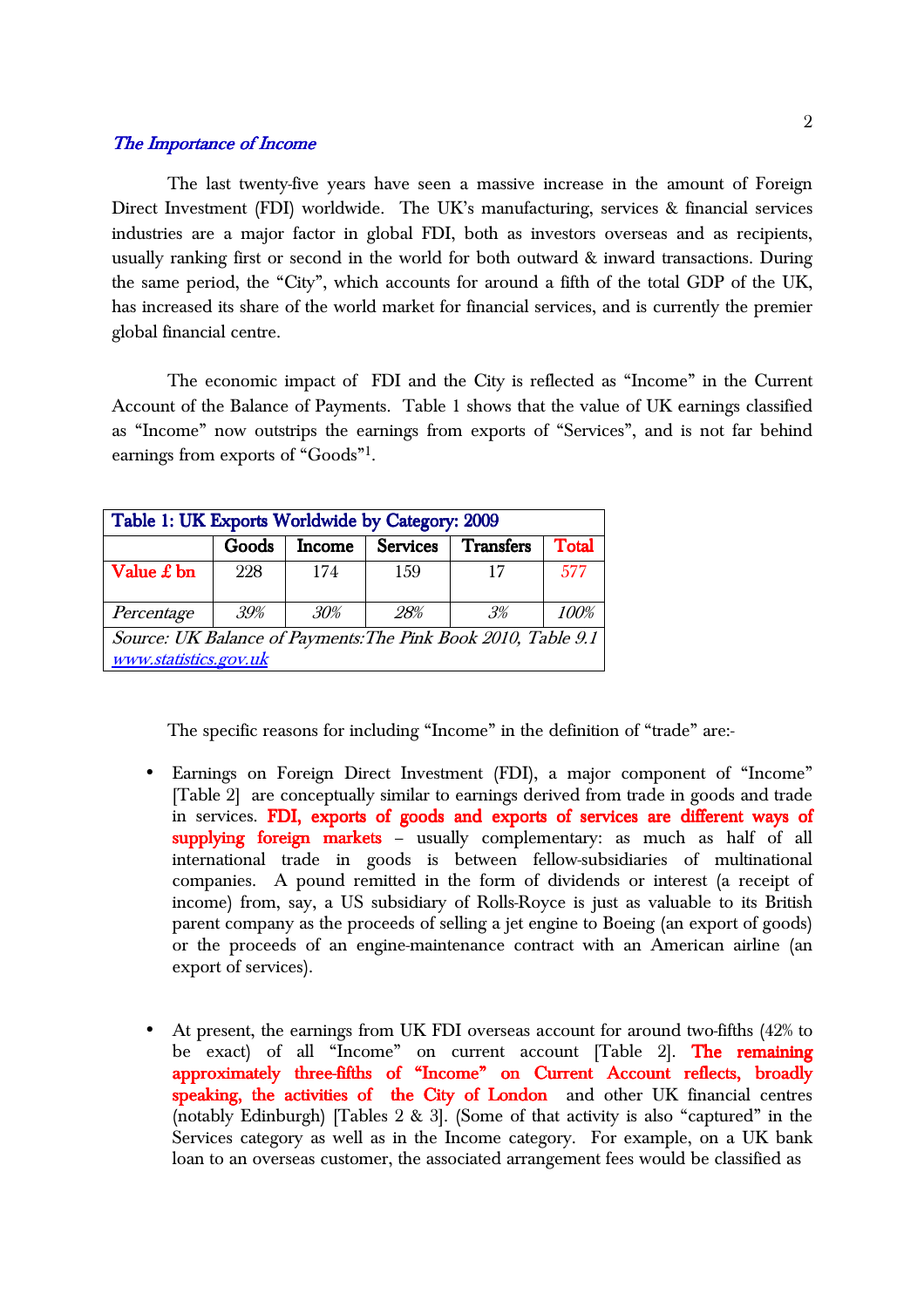an export of "services".) However, the much larger flows of loan interest would be classified as a receipt (i.e. an export) of "income". A very small proportion of "Income" [Table 2] consists of "compensation of employees", for which the trade justification might be argued to be tenuous: but for the sake of consistency with the UK and international Current Account statistics, it seems appropriate to regard them as "trade".

| Table 2: Breakdown of Income by Category: 2009                                         |              |     |  |  |  |
|----------------------------------------------------------------------------------------|--------------|-----|--|--|--|
|                                                                                        | $\pounds$ bn | %   |  |  |  |
| Earnings on Direct Investment Abroad                                                   | 73           | 42  |  |  |  |
| Total Earnings on Portfolio Investm. Abroad                                            | .55          | 32  |  |  |  |
| Earnings on other Investment Abroad*                                                   | 4.5          | 96  |  |  |  |
| <b>Compensation of Employees</b>                                                       | 1            |     |  |  |  |
| <b>Total Investment Income</b>                                                         | 174          | 100 |  |  |  |
| *of which earnings on banking transactions                                             |              |     |  |  |  |
| Source: UK Balance of Payments: The Pink Book 2010, Table 4.1<br>www.statistics.gov.uk |              |     |  |  |  |

| Table 3: Breakdown of Investment Income by Type: $2009$ : £ bn                         |     |  |  |  |
|----------------------------------------------------------------------------------------|-----|--|--|--|
| Monetary financial institutions                                                        | 62  |  |  |  |
| Other [private] sector investors                                                       | 109 |  |  |  |
| Central govt. & public corps.                                                          | 2   |  |  |  |
| <b>Total Investment Income</b>                                                         | 173 |  |  |  |
| Source: UK Balance of Payments: The Pink Book 2010, Table 4.2<br>www.statistics.gov.uk |     |  |  |  |
|                                                                                        |     |  |  |  |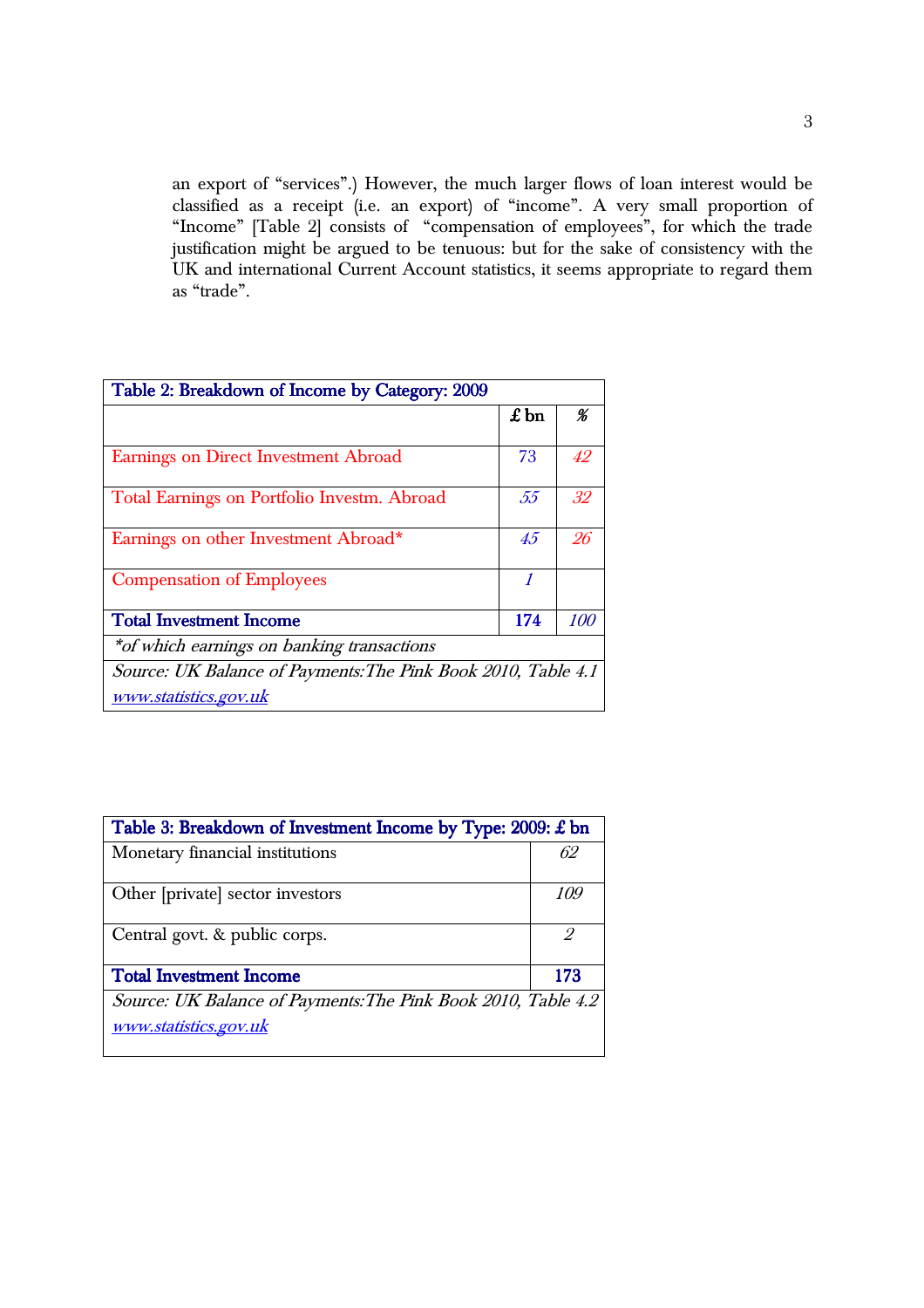Including "Transfers" in the definition of "trade" is, on the face of it, more difficult to justify, since in the case of the UK a large part of it consists of the outwards flow (an "import") of British residents' taxes to Brussels – the UK gross contribution – and the inwards flow from Brussels (an "export") of farming and structural subsidies.

However, to the extent that the resulting UK net contribution to Brussels is regarded as an "entrance fee" or "annual subscription" to the Single Market – in other words a cost of doing business with the EU - it is fair to classify "Transfers" as "trade"<sup>2</sup>. Other transfers consist of UK payments to bodies such as the UN or NATO and of bilateral aid, for which the trade justification is again tenuous: but in view of their small relative size, and for the sake of consistency with British and international Current Account statistics, it seems appropriate to regard them as "trade".

#### **Notes**

- <sup>1</sup> For an analytical comparison of the German, French and British current accounts in 2009, see Global Britain Briefing Note No 66, Exports of Germany, France & the UK in 2009, 7<sup>th</sup> January 2011.
- 2 The British "entrance fee" or "annual subscription" to Brussels is often justified quite wrongly - as the cost of exporting to the EU Single Market. So considered, it consists of a massive hidden tariff charged on British exports to EU-26.

In 2009, the UK gross contribution to Brussels was £ 17.43 billion. In the same year, total UK exports (goods, services, receipts of income & transfers) to EU-26 were £227.01 billion. That works out at an average tariff of almost 8 per cent.

If, instead of the gross contribution, the UK net contribution  $(E 6.72$  bn) is taken as the value of the hidden tariff, the percentage tariff comes down to 3 per cent.

However, worldwide, developed countries do not charge tariffs on services, income or transfers. Tariffs are only charged on imports of goods. In 2009, EU-26 imported £124.33 bn of goods from the UK. Based on the UK's net contribution in 2009 of  $£6.72$  bn, the implied average hidden tariff charged by the EU on UK exports to EU-26 was 5.4 per cent (6.72 divided by 124.33). That tariff is not borne directly by private British exporting companies but by British taxpayers and the economy as a whole; it is also a quite separate burden from the other costs imposed on the economy as a direct result of EU membership such as EU regulation.